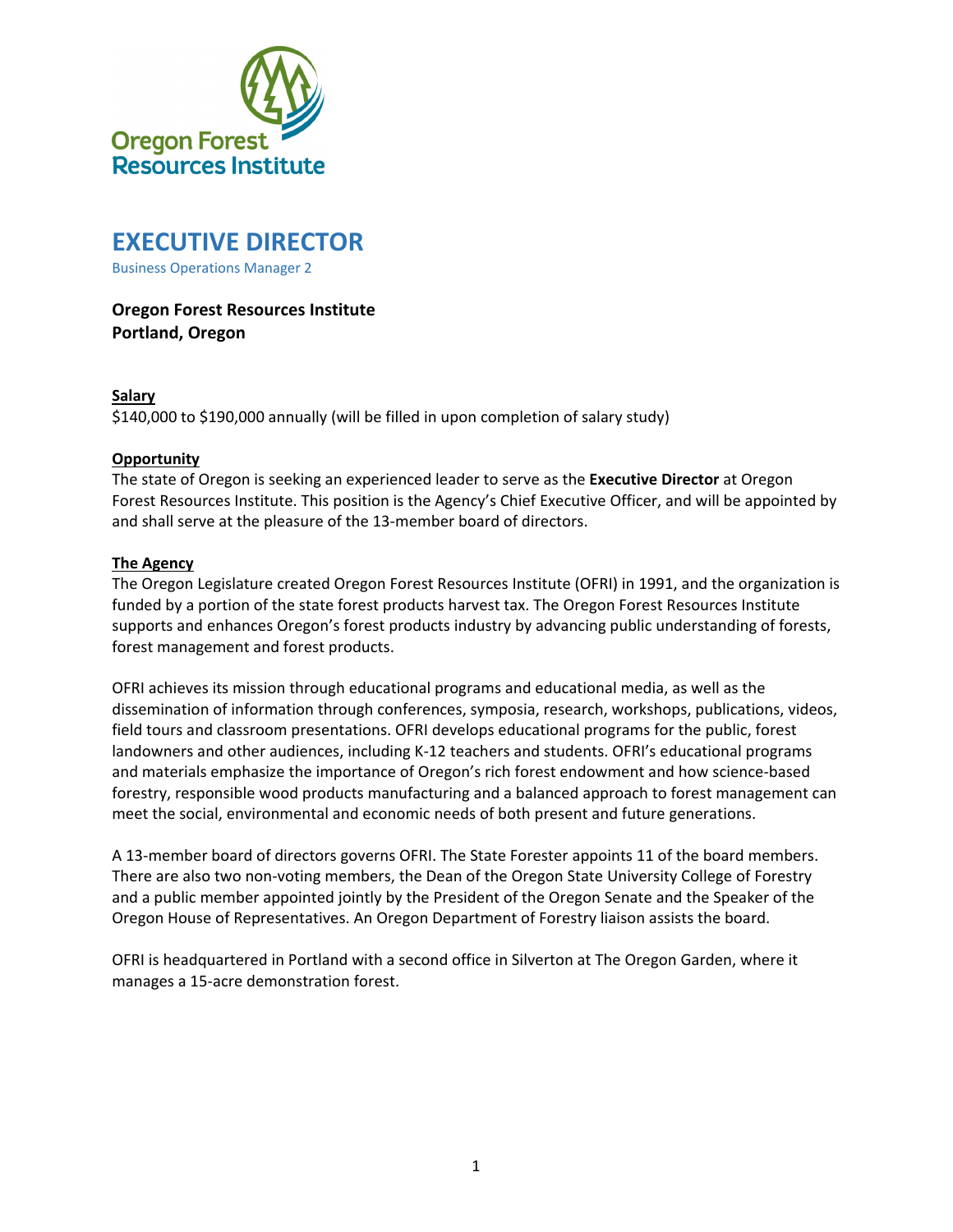# **Minimum Qualifications**

Six years of supervision, management or progressively related experience; OR three years of related experience and a bachelor's degree in a related field.

## **Desired Attributes**

The successful candidate will have an undergraduate degree in Forestry or Natural Resource Management, Public or Business Administration, Communications, Journalism, Education or other appropriate discipline. An advanced degree would be a plus. The skills and experiences we seek include:

- Significant public/private sector experience having led and/or initiated major programs dealing with public education, communications, public affairs, natural resources and policy development.
- Experience working with a board of directors, planning and facilitating meetings, and developing effective working relationships with company principals and association leaders.
- Experience leading, challenging and evaluating a high‐performance work team of educated and motivated individuals.
- Experience in public affairs and communications management that incorporates earned and paid media, including both broadcast and digital media.
- Experience in quantitative and qualitative social science research.
- Experience in understanding and communicating forest management and forest research.
- Excellent writing and verbal skills including experience in giving public presentations to diverse audiences.
- Ability to effectively communicate credible, technical information on complex, controversial subject matter.
- Experience in developing and successfully implementing a strategic plan.
- Skill in listening and responding effectively to concerns and inquiries from the public, forest landowners and other stakeholders.
- Ability to track expenditures and project needs in preparation for a budget.

#### **Description of Duties**

Develops and maintains a working relationship with the Governor's Office, agency staff, educators and representatives of the educational community, both public and private representatives of professional and civic organizations, trade associations, citizen interest groups, and members of the forest products industry, the news media and the general public to garner support in carrying out the mission and objectives of the agency.

Manages the administrative, educational, communications and business activities of OFRI, provides daily direct supervision of both administrative staff and program managers to ensure timely, accurate and efficient completion of work. Responsibilities include:

# **Administration**

- $\circ$  Reports to the Institute's Board of Directors and directs, plans and coordinates Institute operations as prescribed by the Board.
- $\circ$  Provides direct supervision to program and administrative staff. This includes program oversight, assigning work, setting priorities, evaluating performance, recommending salary increases, promotions, new hires, or disciplinary action and assuring all performance is directed towards achieving the Institute's goals and objectives.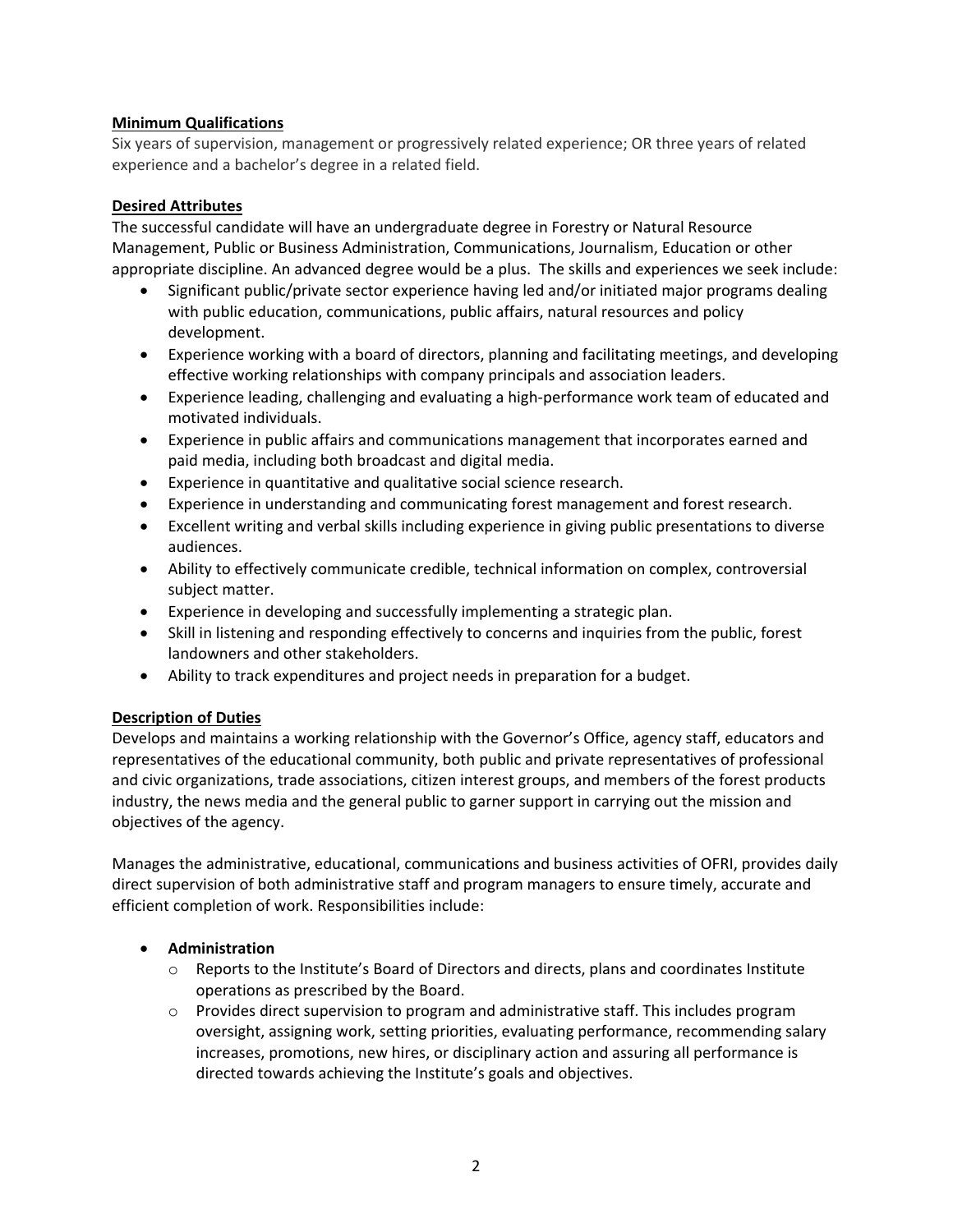o Oversees achievement of the Institute's affirmative action goals, in recruitment and selection, giving appropriate consideration to EEO and Affirmative Action.

# **Management**

- $\circ$  Responsible for carrying out the policy objectives and goals of the Institute as approved by the Board of Directors.
- o Direct the management of Institute programs by evaluating services, exploring solutions to problems and selecting the best alternatives. Recommends the redistribution of available resources to meet changing program needs. Establishes reporting relationships and administrative controls over program operations; and coordinating activities with other agencies in areas of mutual concern in order to ensure compliance with established policies, objectives, program priorities and applicable laws, rules and regulations.
- o Oversee the Institute's educational program development, budget development, public affairs, communications, administrative services and support.

# **Communications**

- o Establishes and maintains productive internal and external communication, preparing reports and correspondence. Conducts or attends meetings and conferences serving as the Institute's primary representative.
- $\circ$  Develops lines of communication with organizations interested in the health and use of Oregon's forest resources.
- o Directs the Institute's educational media program.
- o Directs the Institute's media relations and serves as the primary spokesperson.
- $\circ$  Represents the Institute by participating in and coordinating public or private sector committees and task forces. Provides expert consultation in addressing professional organizations and citizen groups in pursuit of the goals and mission of the Institute.

# **Key Strategic Issues**

- $\circ$  Directs all activities of the Institute by developing policy, setting program priorities and utilizing available resources to carry out goals and objectives mandated by law and the priorities determined by the Board of Directors.
- o Assists the Board in determining policy by analyzing all pertinent issues and information and determines the resources necessary to implement such policy.
- o Stays current on legislation, business, education, research and resource management issues important to the forest sector.
- $\circ$  Determines program priorities and delegates responsibility to appropriate staff to access available resources in order to implement policies effectively.

#### **Education**

- o Directs the development of state‐wide educational programs for the general public; forest landowners; forestry decision makers; and the K‐12 community utilizing both ongoing and new programs to disseminate educational information to both public and private audiences.
- $\circ$  Assists in development of curriculum on natural resources management for the public educational system.

#### **Planning**

- o Develops and updates the Institute's strategic plan to enable successful achievement of its short- and long-term objectives.
- o Builds consensus within the Board on implementation of the strategic plan.

#### **Board Relationship**

o Works with the Board on key issues and sets agenda for discussion of key action items.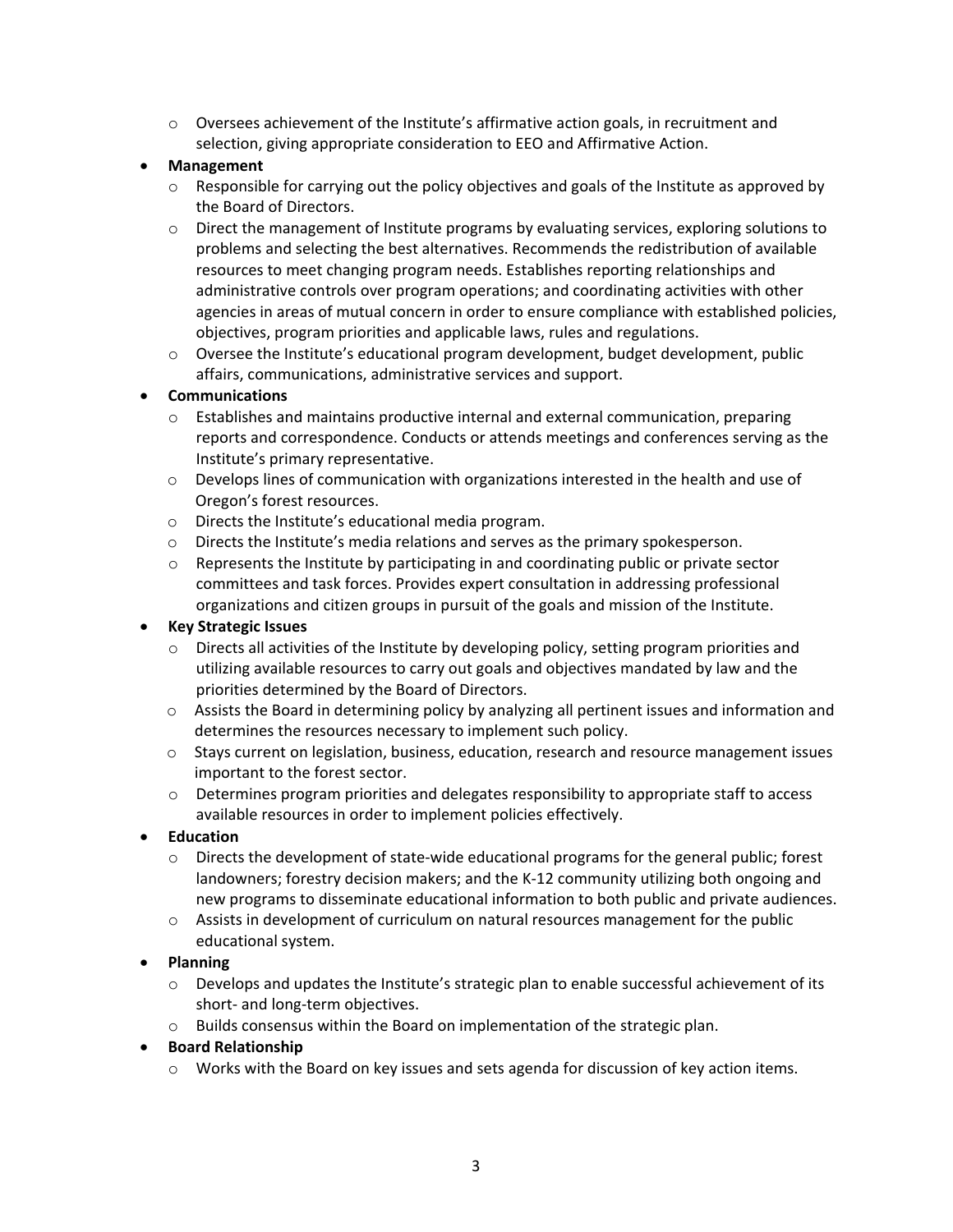- o Assures that the Board is in compliance with legal requirements necessary to perform effectively.
- $\circ$  Works with the members of the Board of Directors and State Forester to review candidates for appointment to the Board.
- **Fiscal Responsibility**
	- $\circ$  Oversees the development of the operational budget and the expenditure of monies to ensure compliance with state budgetary regulations.
	- o Ensures that Institute programs are achieved in the most cost‐effective manner possible.

# **Working Conditions**

Fast paced office environment with multiple competing projects, tasks and deadlines. Occasional overnight in-state and out-of-state travel. Frequently requires working extended hours in the evening and on weekends under stressful conditions. Required to drive an assigned vehicle, obeying all traffic laws.

# **Benefits**

You will receive comprehensive medical (with vision), dental and basic life insurance; other optional insurance with group‐based premiums; flexible spending accounts, membership in the Oregon Public Employees Retirement System; and an optional deferred compensation retirement program; and generous leave benefits including 10 hours of vacation a month, 8 hours of sick leave per month and 24 hours personal leave per fiscal year. Leave, other than sick leave, is available after 6 full months of service.

# When you become PERS eligible, your base salary will increase by 6.95 percent and you will pay the 6 *percent employee contribution to PERS.*

#### **How to Apply and Helpful Information**

#### **How to Apply:**

- Current State of Oregon employees (excluding temporary employees) ‐ You must apply through your employee Workday account https://wd5.myworkday.com/wday/authgwy/oregon/login.htmld
- External candidates create a Workday profile https://www.oregon.gov/das/hr/pages/workday.aspx
- Search for Job Requisition ID: REQ-95678

#### **Current Cover Letter and Resume are Required**

#### **Help Your Application Rise to the Top**

Your candidate profile, cover letter, and resume are the perfect opportunity to highlight your interest in the position and showcase the amazing skills and experience, making you the best candidate for the position. Candidates whose training and/or experience most closely match the requirements and needs of the position and who attach all necessary documents will be eligible for an interview. Submissions will be screened for consistency of information and communication skills at the professional level (attention to detail, spelling, grammar, etc.).